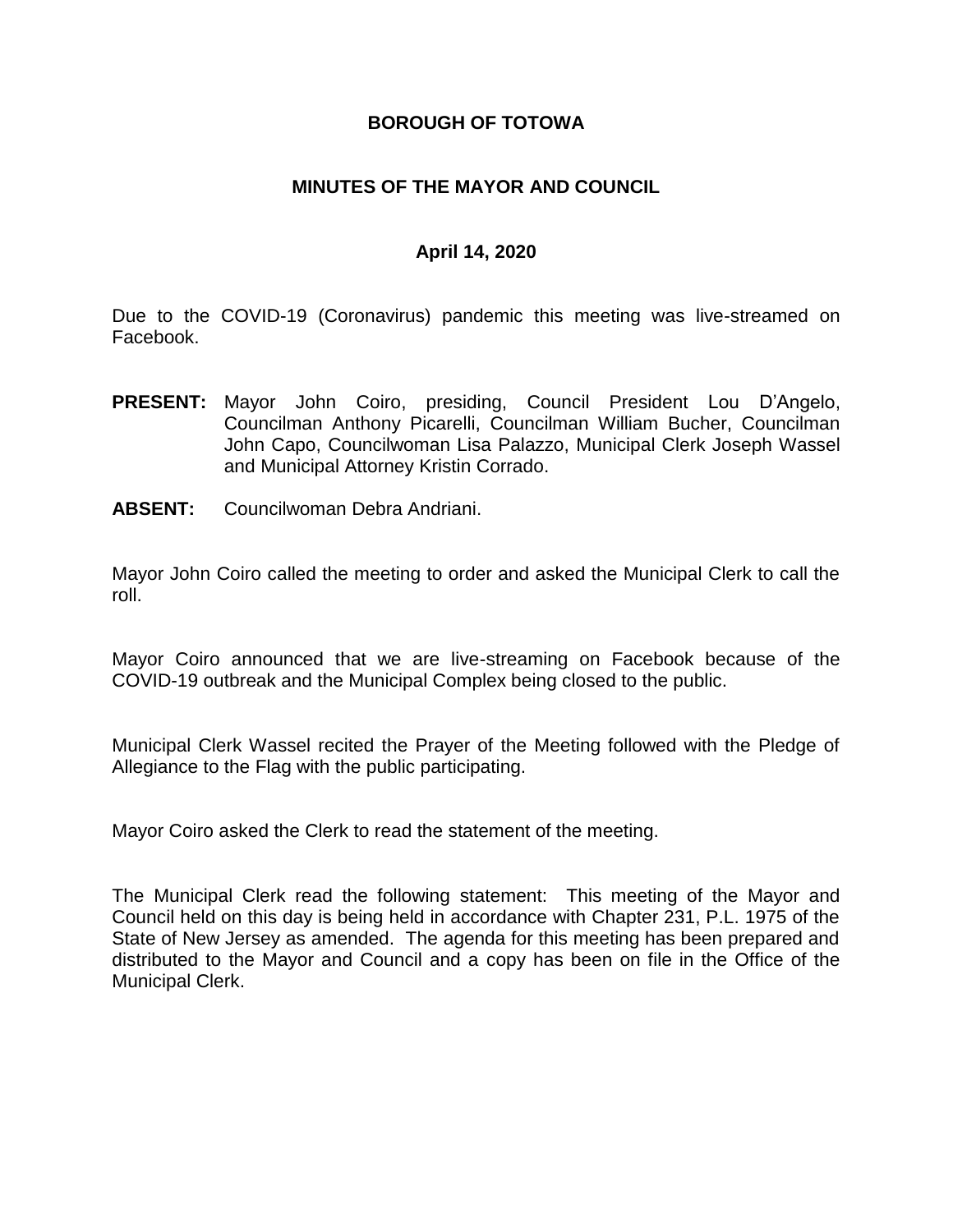Mayor Coiro asked if any members of the Council, the Municipal Clerk or the Municipal Attorney wished to address the Council.

There were no reports.

## CITIZENS HEARD:

Mayor Coiro announced that we have not received any emailed questions through 7:30 p.m.

There was a motion by Councilman D'Angelo, seconded by Councilman Picarelli to approve the Minutes of the Mayor and Council for the meeting of March 24, 2020. On roll call vote, all members of the Council present voted in the affirmative.

COMMITTEE ON FINANCE:

There was a motion by Councilman Picarelli, seconded by Councilman D'Angelo to approve Resolution No. 2020-09 for the payment of bills. On roll call vote, all members of the Council present voted in the affirmative.

There was a motion by Councilman Picarelli, seconded by Councilman D'Angelo to adopt the following resolution authorizing the Treasurer to issue refunds to various property owners pursuant to State Tax Court judgments. On roll call vote, all members of the Council present voted in the affirmative.

#### RESOLUTION

WHEREAS, there has been a State Tax Court Judgment to reduce the evaluation on the following.

NOW, THEREFORE, BE IT RESOLVED, that the Treasurer of the Borough of Totowa is authorized to refund this amount.

| <b>Block</b> | Lot | <b>Property/Owner</b> | Payable To:                                   | Year | From    | Τo      | Amount   |
|--------------|-----|-----------------------|-----------------------------------------------|------|---------|---------|----------|
| 170.01 3     |     | 33 West End Rd.       | Ventura Miesowitz 2019<br>Et al Trust Account |      | 850.000 | 810.000 | \$955.20 |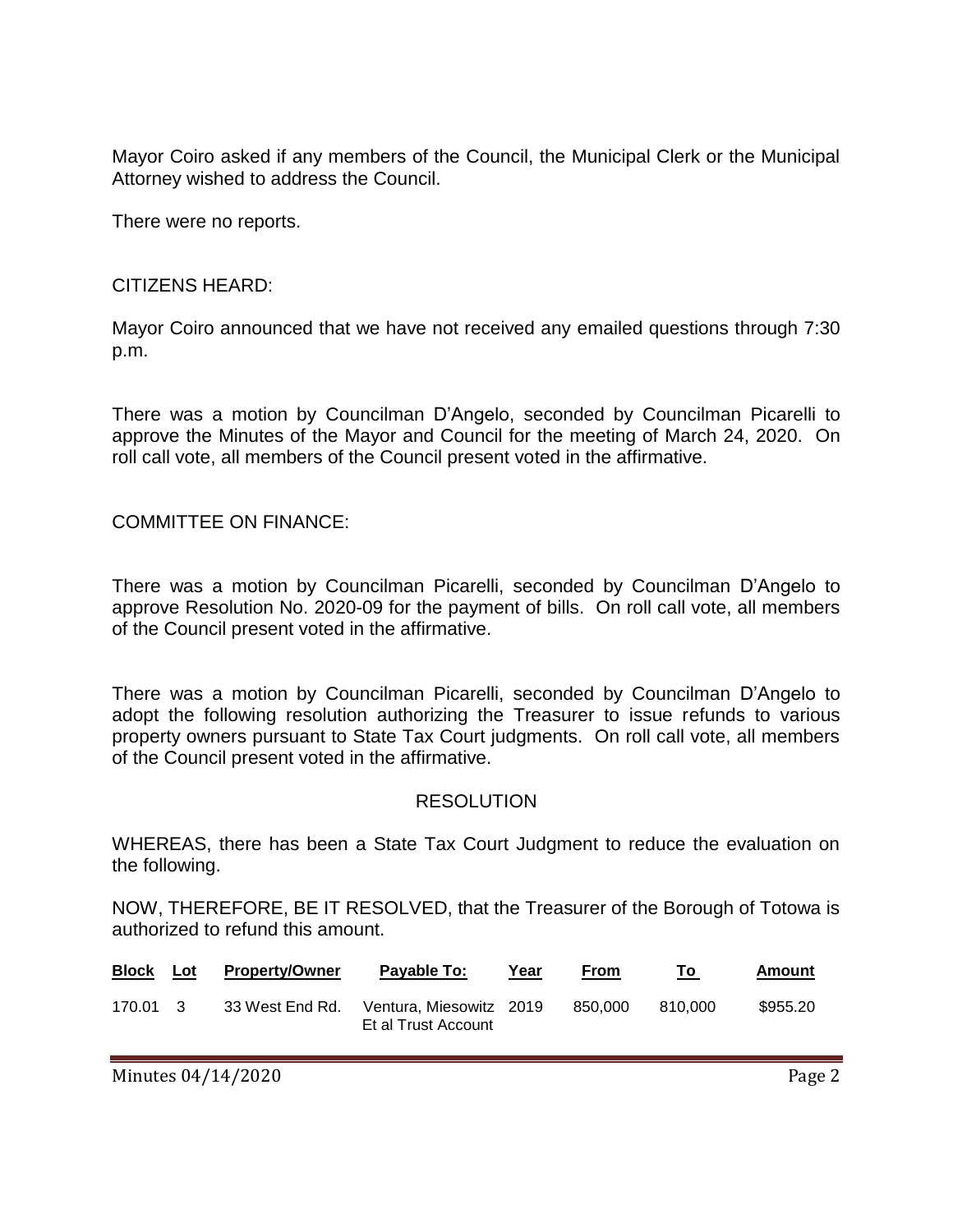Mail to: Ventura, Miesowitz, Keough & Warner Counselors at Law 783 Springfield Ave. Summit, NJ 07901-2332

There was a motion by Councilman Picarelli, seconded by Councilman D'Angelo to adopt the following resolution to effectuate the redemption of Tax Sale Certificate Number 18-00006 for 685 Riverview Drive, Block 173, Lot 9. On roll call vote, all members of the Council present voted in the affirmative.

## **RESOLUTION**

Tax Sale Certificate Number 18-00006 Block 173, Lot 9

Property: 685 N. Riverview Dr., Totowa, New Jersey 07512 Owner: Elizabeth & Peter Badunos

WHEREAS, at the Municipal Tax Sale on October 24, 2019, a lien was sold on Block 173, Lot 9; and

WHEREAS, this lien known as Tax Sale Certificate Number 18-00006, was sold to C & E Tax Lien Fund 1 for a 0% redemption fee and a premium of \$100; and

WHEREAS, Elizabeth & Peter Badunos, the owner of the property, has effected redemption of Tax Sale Certificate Number 18-00006 in the amount of \$989.66 as of March 31, 2020.

NOW, THEREFORE, BE IT RESOLVED, that the Mayor and Council of the Borough of Totowa do hereby authorize the Treasurer to issue a check in the amount of \$989.66 payable to C & E Tax Lien Fund 1 for the redemption of Tax Sale Certificate Number 18-00006.

BE IT FURTHER RESOLVED, that the Mayor and Council do hereby authorize the Treasurer to issue a check in the amount of \$100 (premium) to the aforementioned Lien Holder.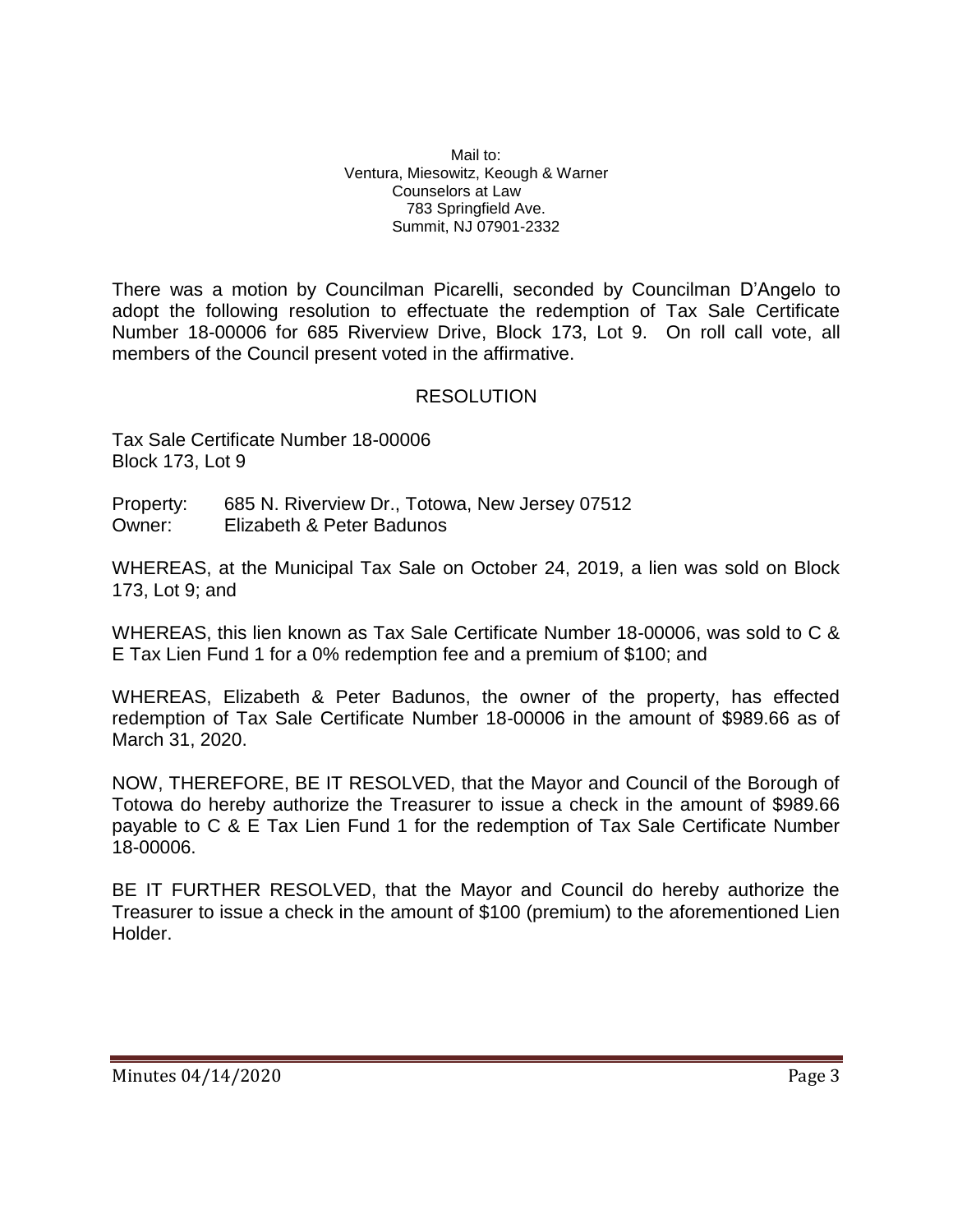There was a motion by Councilman Picarelli, seconded by Councilman D'Angelo to adopt the following resolution authorizing a tax refund for Richard Santamaria, 156 Sandra Drive, Block 164, Lot 1 due to a 100% Exemption for a 100% permanent and total disability. On roll call vote, all members of the Council present voted in the affirmative.

## RESOLUTION

WHEREAS, Richard Santamaria, 156 Sandra Drive, Block 164, Lot 1 has applied for a 100% exemption for a 100% permanent and total disability due to a wartime service connected disability; and

WHEREAS, he meets all the requirements for the exemption, and his 100% disability became effective on November 7, 2019; and

WHEREAS, he is "Exempt" from real estate taxes for 2020; and

WHEREAS, he paid the  $1<sup>st</sup>$  quarter 2020 taxes in the amount of \$2,422.22, and is now entitled to a refund of \$2,422.22.

NOW, THEREFORE, BE IT RESOLVED, by the Mayor and Council of the Borough of Totowa that the Treasurer is authorized to refund \$2,422.22 to Richard Santamaria and upon paying the refund due to the Taxpayer, this property will be exempted from future tax payments.

There was a motion by Councilman Picarelli, seconded by Councilman D'Angelo to approve payment of the  $2^{nd}$  Quarter 2020 Budget Allotment to the Borough of Totowa Public Library in the amount of \$197,963. On roll call vote, all members of the Council present voted in the affirmative.

COMMITTEE ON PUBLIC SAFETY:

There was a motion by Councilman D'Angelo, seconded by Councilman Capo to approve a grade increase for Patrol Officer Damian DiIorio from Probationary Patrol Officer to Grade 8 Patrol Officer. On roll call vote, all members of the Council present voted in the affirmative.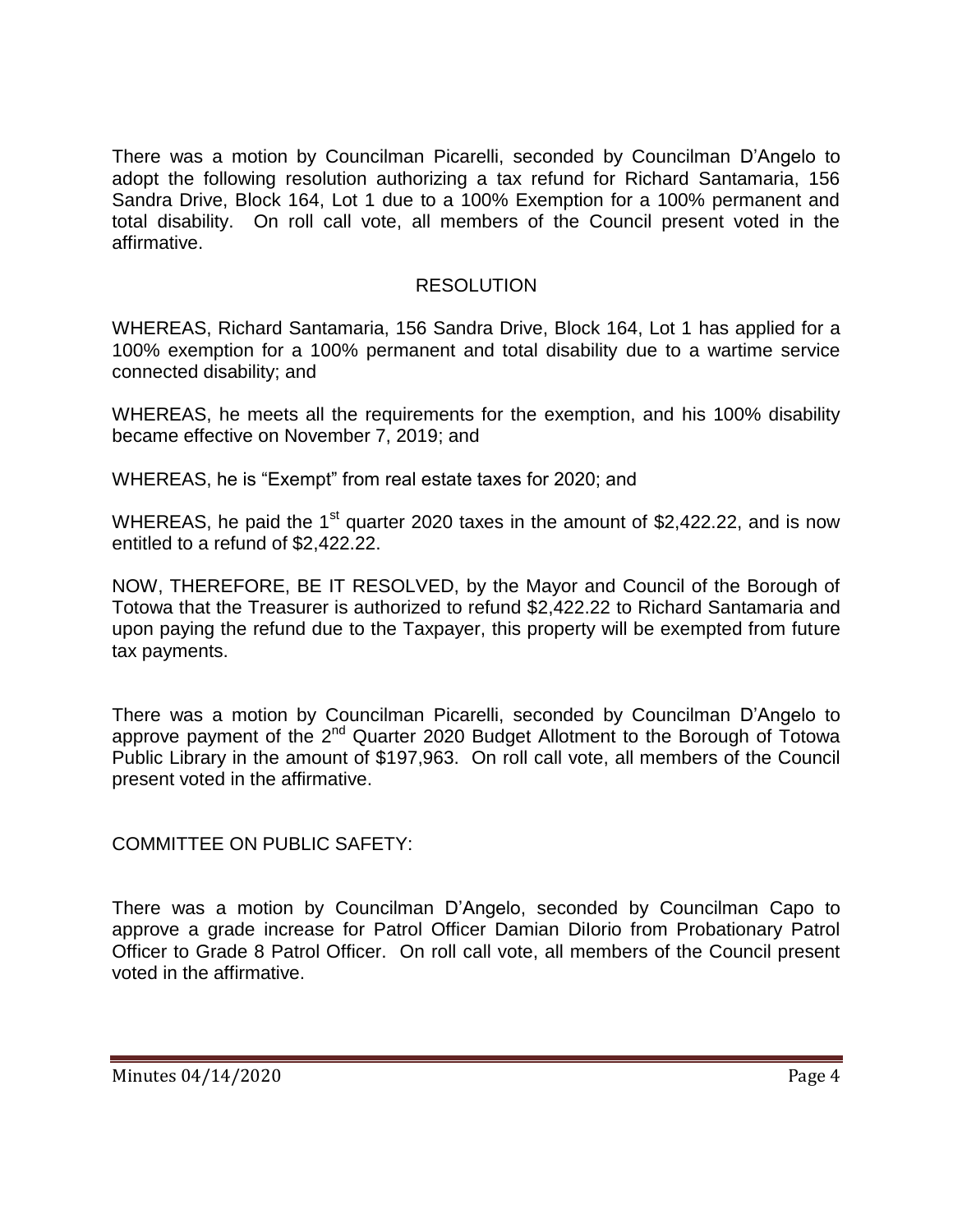There was a motion by Councilman D'Angelo, seconded by Councilman Capo to approve a grade increase for Patrol Officer Meagan Akins from Grade 5 Patrol Officer to Grade 4 Patrol Officer. On roll call vote, all members of the Council present voted in the affirmative.

There was a motion by Councilman D'Angelo, seconded by Councilman Capo to approve a grade increase for Patrol Officer Nicholas Macaluso from Grade 7 Patrol Officer to Grade 6 Patrol Officer. On roll call vote, all members of the Council present voted in the affirmative.

COMMITTEE ON PUBLIC WORKS:

There was no report.

COMMITTEE ON ENGINEERING & PUBLIC PROPERTY:

There was a motion by Councilman Capo, seconded by Councilman D'Angelo to adopt the following Resolution Authorizing Professional Engineering Services For The Upgrades To The Riverview Drive Pump Station. On roll call vote, all members of the Council present voted in the affirmative.

#### RESOLUTION NO. 52-2020

#### RESOLUTION AUTHORIZING PROFESSIONAL ENGINEERING SERVICES FOR THE UPGRADES TO THE RIVERVIEW DRIVE PUMP STATION

WHEREAS, the Borough of Totowa owns and operates the Riverview Drive Pump Station which receives sewage flow from the various pump stations located throughout the Borough; and

WHEREAS, all pump stations are required to operate pursuant to their respective Treatment Works Approvals ("TWA's") which are issued by the New Jersey Department of Environmental Protection ("NJDEP"); and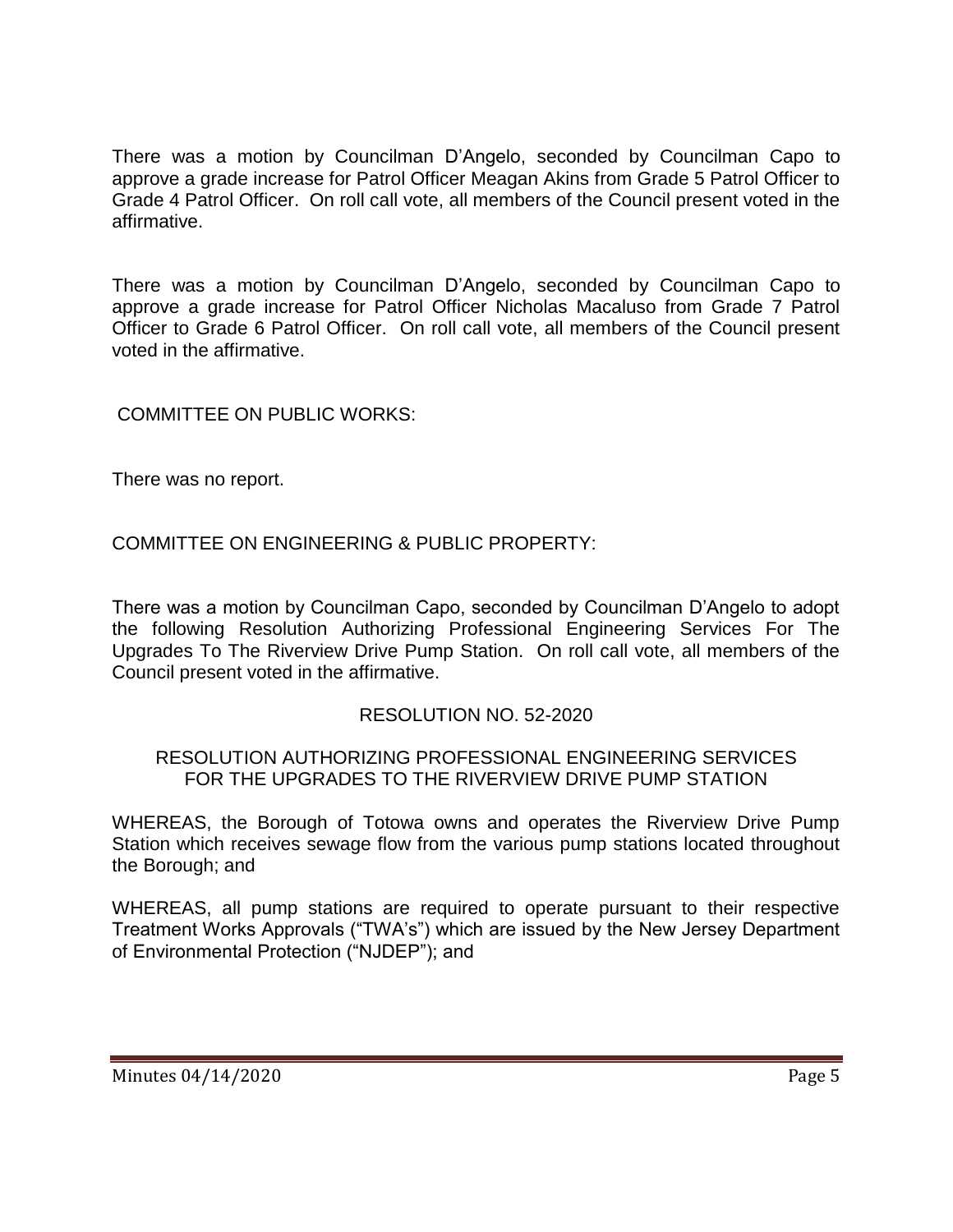WHEREAS, the Mayor and Council of the Borough of Totowa have requested that the Municipal Engineer review the potential impact of several new developments connecting to the Borough's sanitary sewer systems to determine if the resulting flows may exceed the permitted allowable capacity of the Riverview Drive Pump Station; and

WHEREAS, the proposed scope of work includes but is not limited to developing base plans; reviewing the existing conditions, the permitted flows, the anticipated flows and operational issues of the sewer operator; preparing a report addressing the critical and recommended upgrades to the Riverview Drive Pump Station; and

WHEREAS, the Mayor and Council of the Borough of Totowa desire to retain the services of a professional engineering firm to develop the base plans and provide a report of recommendations for the upgrades to the Riverview Drive Pump Station; and

WHEREAS, Richard A. Alaimo Engineering Associates has submitted a proposal dated April 8, 2020 for the base plans and report for the upgrades for the Riverview Drive Pump Station at a cost not to exceed \$25,650.00, a copy of which is on file in the office of the Borough of Totowa Municipal Clerk; and

WHEREAS, the Mayor and Council of the Borough of Totowa on April 14, 2020 did examine the proposal submitted by Richard A. Alaimo Engineering Associates; and

WHEREAS, pursuant to the applicable New Jersey State laws, these professional services may be awarded without public bidding.

NOW, THEREFORE, BE IT RESOLVED, that the Mayor and Council of the Borough of Totowa do hereby accept the proposal submitted by Richard A. Alaimo Engineering Associates for professional engineering services for the upgrades to the Riverview Drive Pump Station in the amount of \$25,650.00.

BE IT FURTHER RESOLVED, that the Mayor and Council of the Borough of Totowa do hereby authorize Richard A. Alaimo Engineering Associates to perform the professional services as set forth in their proposal.

BE IT FURTHER RESOLVED, that the Municipal Council of the Borough of Totowa does hereby authorize the Mayor, Municipal Clerk and Municipal Engineer to execute any and all necessary instruments relating thereto.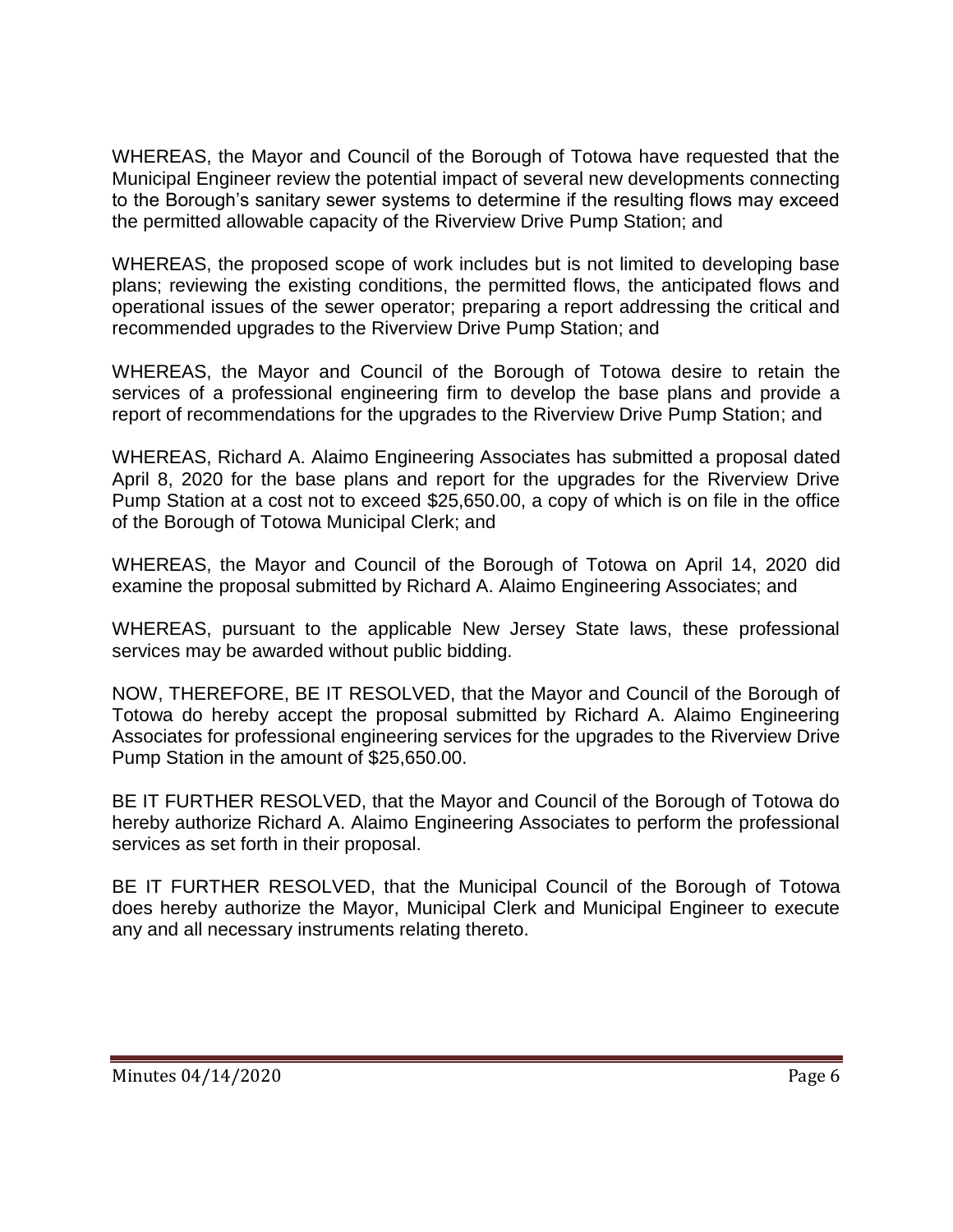There was a motion by Councilman Capo, seconded by Councilman D'Angelo to adopt the following Resolution Authorizing Professional Engineering Services For The Upgrades To The William Place Pump Station. On roll call vote, all members of the Council present voted in the affirmative.

# RESOLUTION NO. 53-2020

## RESOLUTION AUTHORIZING PROFESSIONAL ENGINEERING SERVICES FOR THE UPGRADES TO THE WILLIAM PLACE PUMP STATION

WHEREAS, the Borough of Totowa owns and operates the William Place Pump Station which receives sewage flow from various areas located throughout the Borough; and

WHEREAS, all pump stations are required to operate pursuant to their respective Treatment Works Approvals ("TWA's") which are issued by the New Jersey Department of Environmental Protection ("NJDEP"); and

WHEREAS, the Mayor and Council of the Borough of Totowa have requested that the Municipal Engineer review the potential impact of several new developments connecting to the Borough's sanitary sewer systems to determine if the resulting flows may exceed the permitted allowable capacity of the William Place Pump Station; and

WHEREAS, the proposed scope of work includes but is not limited to developing base plans; determining baseline inflow conditions, the permitted pumping capacity and actual pumping capacity; reviewing the existing conditions, the permitted flows, the anticipated flows and operational issues of the sewer operator; preparing a report addressing the critical and recommended upgrades to the William Place Pump Station; and

WHEREAS, the Mayor and Council of the Borough of Totowa desire to retain the services of a professional engineering firm to develop the base plans, determine flows and provide a report of recommendations for the upgrades to the William Place Pump Station; and

WHEREAS, Richard A. Alaimo Engineering Associates has submitted a proposal dated April 8, 2020 for the base plans, determination of flows and report for the upgrades for the William Place Pump Station at a cost not to exceed \$35,100.00, a copy of which is on file in the office of the Borough of Totowa Municipal Clerk; and

WHEREAS, the Mayor and Council of the Borough of Totowa on April 14, 2020 did examine the proposal submitted by Richard A. Alaimo Engineering Associates; and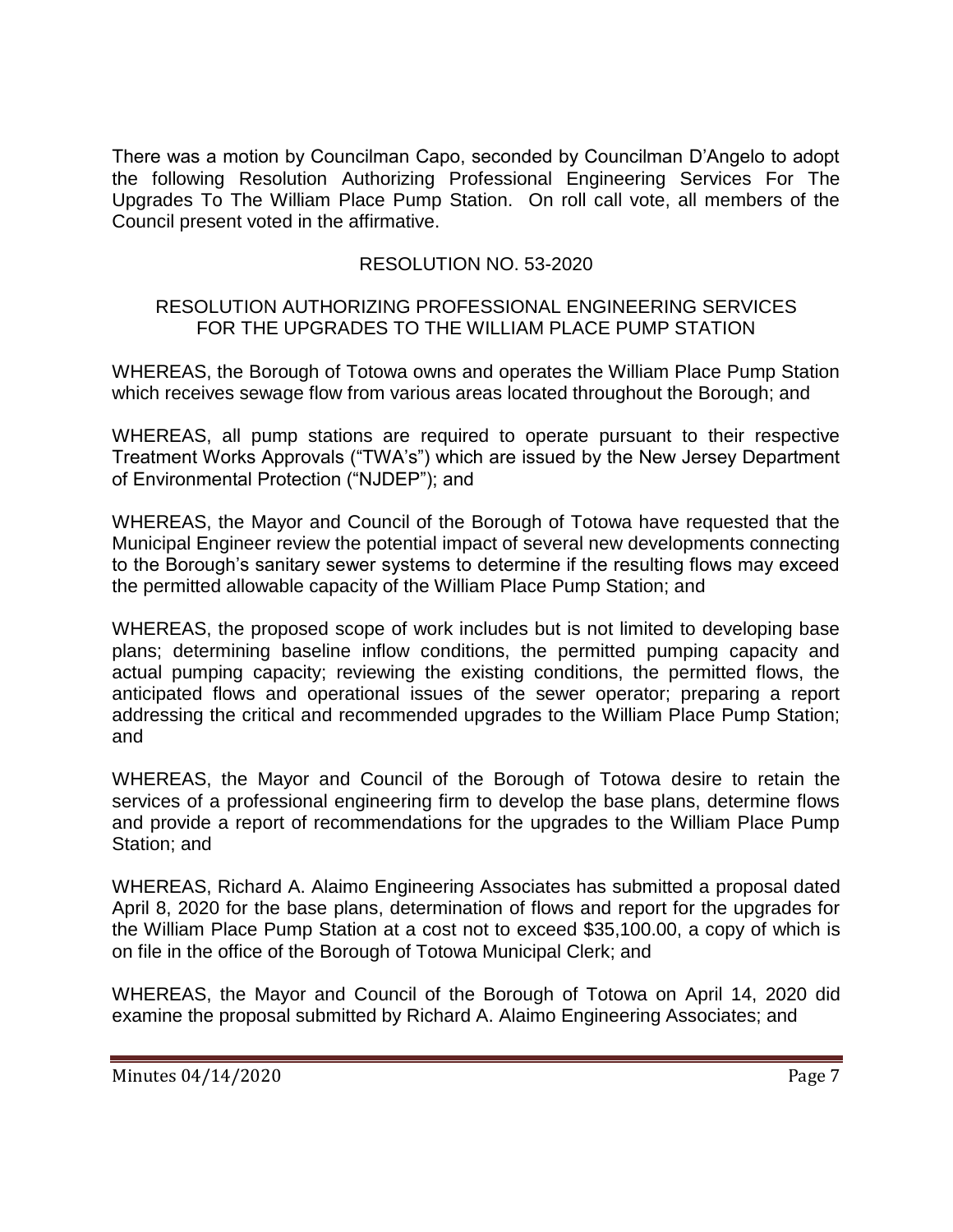WHEREAS, pursuant to the applicable New Jersey State laws, these professional services may be awarded without public bidding.

NOW, THEREFORE, BE IT RESOLVED, that the Mayor and Council of the Borough of Totowa do hereby accept the proposal submitted by Richard A. Alaimo Engineering Associates for professional engineering services for the upgrades to the William Place Pump Station in the amount of \$35,100.00.

BE IT FURTHER RESOLVED, that the Mayor and Council of the Borough of Totowa do hereby authorize Richard A. Alaimo Engineering Associates to perform the professional services as set forth in their proposal.

BE IT FURTHER RESOLVED, that the Municipal Council of the Borough of Totowa does hereby authorize the Mayor, Municipal Clerk and Municipal Engineer to execute any and all necessary instruments relating thereto.

COMMITTEE ON LIAISON & INSPECTION:

There was a motion by Councilman Bucher, seconded by Councilwoman Palazzo to adopt the following Resolution Authorizing Contract For Fertilizer And Weed Control Services For 2020. On roll call vote, all members of the Council present voted in the affirmative.

#### RESOLUTION NO. 54-2020

## RESOLUTION AUTHORIZING CONTRACT FOR FERTILIZER AND WEED CONTROL SERVICES FOR 2020

WHEREAS, the Superintendent for the Borough of Totowa Department of Public Works has recommended the Borough of Totowa implement a fertilization and weed control treatment program for the Borough of Totowa Municipal Complex grounds, recreational parks and fields; and

WHEREAS, the Borough of Totowa Department of Public Works did solicit proposals for these lawn maintenance services; and

WHEREAS, Lawn Doctor, 10 Park Place, Butler, New Jersey 07405 has submitted a proposal dated February 28, 2020 to provide the necessary fertilization and weed control services in the amount of \$14,445.00, a copy of which is on file in the office of the Borough of Totowa Municipal Clerk; and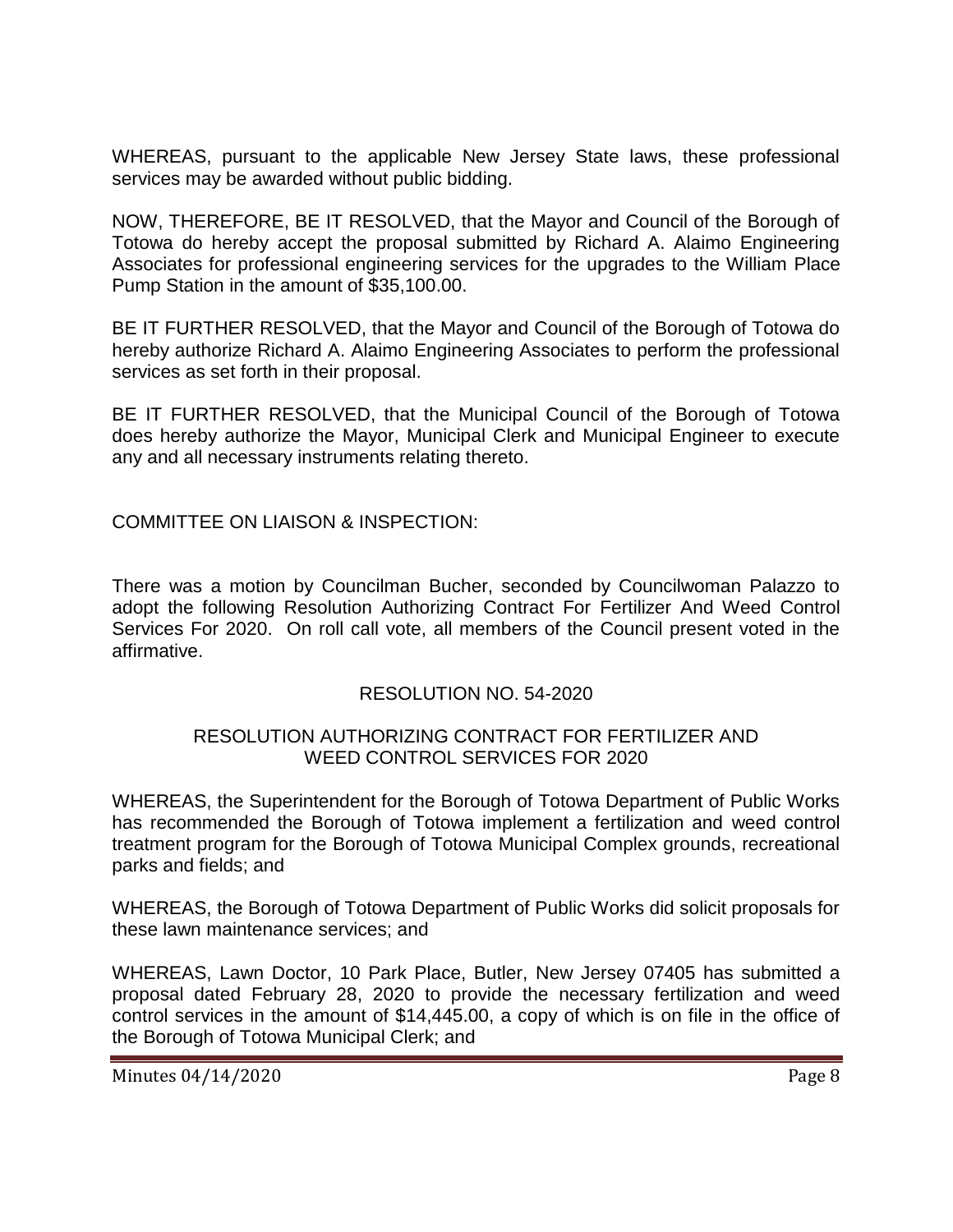WHEREAS, the Superintendent for the Borough of Totowa Department of Public Works has reviewed the proposal and recommended the Borough of Totowa implement the five (5) step treatment plan recommended in the proposal; and

WHEREAS, pursuant to the applicable New Jersey State laws, the authorization of this service will not exceed the public bidding threshold and may be authorized without public bidding.

NOW, THEREFORE, BE IT RESOLVED, that the Mayor and Council of the Borough of Totowa do hereby authorize the Borough of Totowa to enter into a contract with Lawn Doctor for lawn maintenance services for the Borough of Totowa Municipal Complex grounds, recreational fields and parks in the amount of \$14,445.00.

BE IT FURTHER RESOLVED, that the Mayor and Council of the Borough of Totowa do hereby authorize the Municipal Clerk and Superintendent for the Department of Public Works to execute any and all necessary instruments relating thereto.

COMMITTEE ON LEGISLATION & ORDINANCES:

There was a motion by Councilwoman Palazzo, seconded by Councilman Picarelli to introduce on first reading and advertise for public hearing the following entitled ordinance. On roll call vote, all members of the Council present voted in the affirmative.

#### **ORDINANCE NO. 04-2020**

#### **AN ORDINANCE TO AMEND THE CODE OF THE BOROUGH OF TOTOWA CHAPTER 75 ENTITLED "POLICE DEPARTMENT", ARTICLE III, "COMPOSITION OF DEPARTMENT", SECTION 75-4, "FULL-TIME AND PERMANENT PERSONNEL" AND ARTICLE IV, "SALARIES", SECTION 75-6, "SALARIES AND COMPENSATION"**

Mayor Coiro reminded all that our next Council Meeting will be in two weeks on April  $28<sup>th</sup>$  and though we are not sure of what the situation will be at that time, we suspect that we will hold the same type of virtual meeting on Facebook.